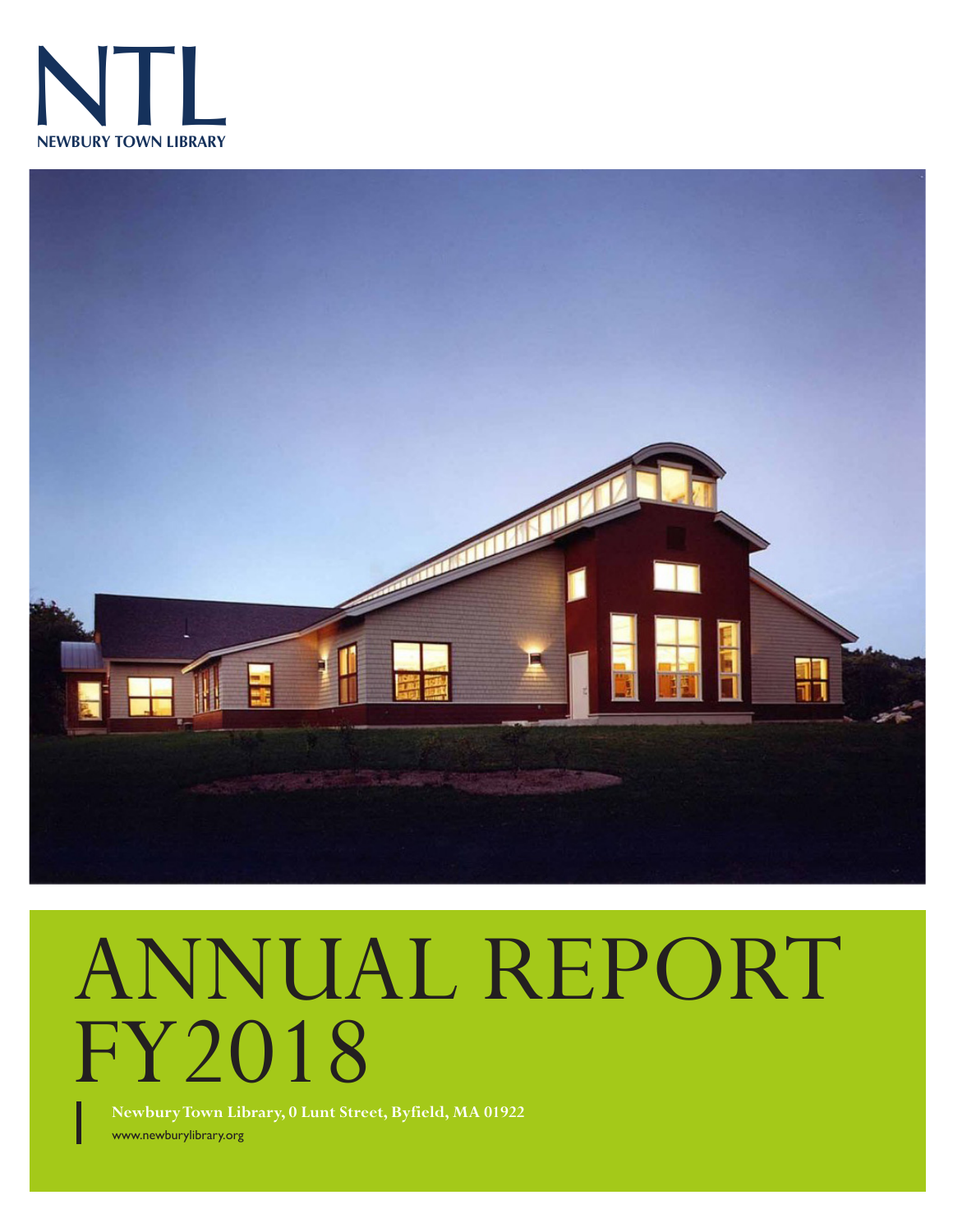## **... SO FAR** OUR COMMUNITY

*Founded in 1926, the Newbury Town Library maintains a schedule of 36 open hours/week, 32 hours/week in July and August. The NTL provides services to more than 6,660 residents and town employees in Newbury, Byfield, and Plum Island, as well as many neighboring communities. A member of the Merrimack Valley Library Consortium (MVLC) since 1987, the NTL has access to cutting edge technology as well as important staff trainings. The Library is the cultural, educational, and social hub of Newbury; a place to learn, share, create, converse, play, study, read, relax and explore.*

*OUR MISSION: The mission of the Newbury Town Library is to provide free and open access to materials, services, and new technologies supporting life-long learning, as well as to encourage and enable the pursuit of knowledge and the satisfaction of curiosity in our community.*

#### **FY18 — AT A GLANCE**

#### **SERVICES:**

**1**

- 74% Percentage of Newbury residents with a library card 29,418 NTL visitors last year (28k in 2017)
- 940 17 volunteers worked 940 hours (789 hours in 2017)
- 6667 Public WIFI sessions
- 144 Families received discounted admission to museums and attractions with our Discount Pass Program

Other services include: scanning, computers, faxing, printing, making copies, and providing tax forms and information

#### **COLLECTIONS:**

57,386 Items circulated

4158 Digital circulation (eBooks, eAudiobooks, etc)

IN FY18, the library collection included 74,277 items, including 50,539 print materials and 14,575 digital holdings.

#### **SOCIAL MEDIA:**

- 450 Mailchimp eNewsletter subscribers
- 562 Facebook followers
- 354 Twitter followers
- 106 Instagram followers

#### **COMMUNITY USAGE OF ROOMS:**

251 Library room bookings by community groups

#### **PROGRAMS:**

- 331 Youth programs
- 4483 Attendees of youth programs
- 162 Adult programs
- 1014 Attendees of adult programs

Free access to online language learning, self-improvement courses, assistance for job seekers, newspapers, journal articles, art lessons, and more, used by

hundreds of patrons each month.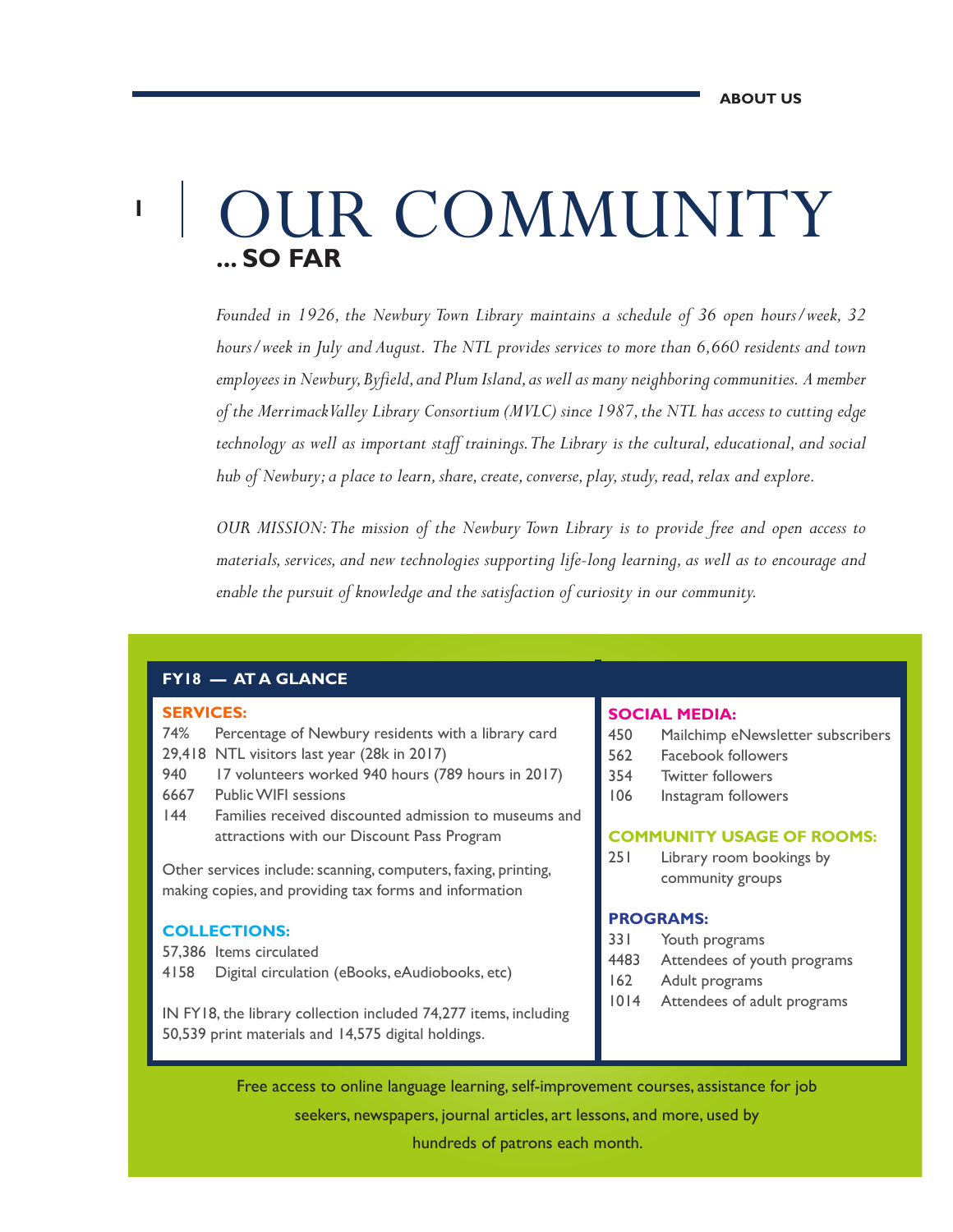### NEW IN FY18 **2**

#### **ONGOING LIBRARY OFFERINGS AND SERVICES**

- Discounted museum passes
- Public computers with internet access and study areas
- Wireless access for laptops, tablets and phones
- Author visits, films, lectures, story hours, Book Club, Knitting Club, Minecraft Club, youth book clubs, and many other cultural enrichment programs for adults and children
- Local History Resources and Genealogy Club
- Weekly tech help sessions
- Resources and online databases for students of all ages
- Meeting spaces for community groups and organizations
- Online courses covering a wide variety of subjects and skills
- Online communications and social media interactions with the community to keep patrons informed of library offerings for both children and adults

#### **LIBRARY HOURS**

The Library was able to open four additional hours each week with current staff, satisfying patron requests for more open hours, and moving us closer to meeting Goal #1 of the Library FY17 Long Range Plan. This change enabled the library to open every day at 10 am (except Sundays and Mondays when it is closed), allowing for additional programs, a substantial increase in items borrowed and overall visits to the library, along with greater consistency for our patrons.

#### **TECHNOLOGY**

The NTL put forth a number of improvements and additions to technology in the way of outreach as well as in-house services. In an increasingly technical world, patrons continue to rely on library staff for help with technology use and to get the information they seek. From one-on-one sessions to learn how to download an eBook, to instruction on using MS Word to create a resume, or even to learn how to conduct a Google search, our staff stays busy providing technical help to Newbury residents.

In FY 18, we also redesigned the Library website and migrated to a new and improved calendar system, streamlining functionality, improving user experience, and reflecting the natural beauty that is the Town of

**AFFILIATIONS**

#### **Massachusetts Board of Library Commissioners (MBLC)**

The state agency that certifies libraries and ensures state standards for library services are met. Public libraries are required to meet certain spending levels each year in order to receive state aid and maintain certification.

#### **Merrimack Valley Library Consortium (MVLC)**

The MVLC is our library network. Our dues to the network funds the shared library patron and item database, a staff and public computer network, part of our WiFi network and access to electronic resources including eBooks.

#### **Massachusetts Library System (MLS)**

The library is a member of MLS, which provides the following services: delivery of library items between Massachusetts libraries, access to online magazines, newspapers and journals; access to eBooks through the Commonwealth Collections; and continuing education for library staff.



#### **FY2018**

 *Stephen Collins performing as Walt Whitman*